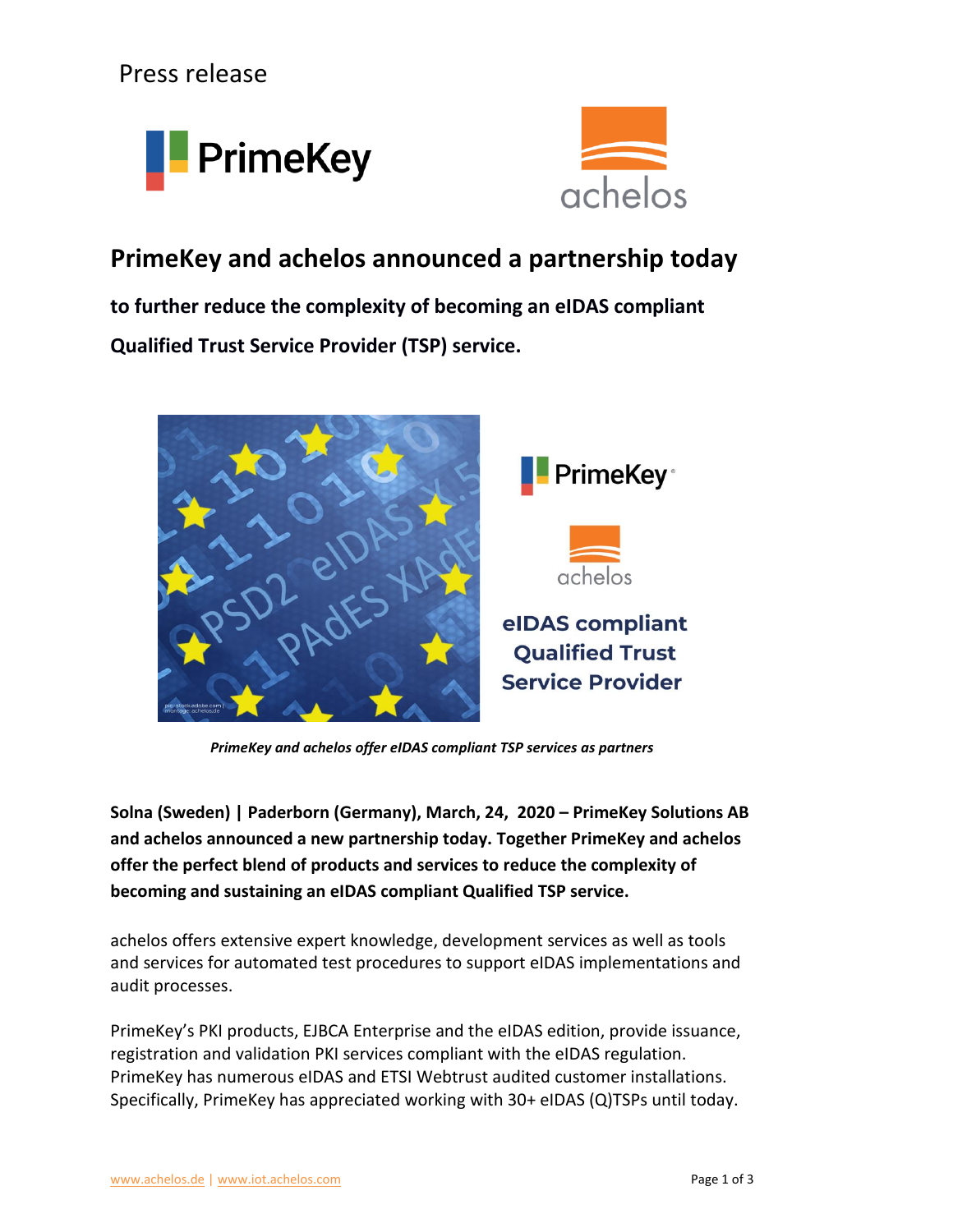## Press release





A number of building blocks are required to build an eIDAS (Q)TSP solution. To provide a solid and long-lasting solution, it is absolutely necessary that all individual components are working smoothly and seamlessly together. *"With this new partnership, achelos' knowledge on PrimeKey PKI products combined with expertise and proven experience in implementing eIDAS audited solutions, we will be able to continue to deliver cost-efficient projects and solutions in a more efficient way to more customers as eIDAS evolves," explains Evangelos Popis, PrimeKey Sales and Partner Manager, DACH.*

*"We believe that eIDAS is driving transparency, interoperability and innovation across the European Union. PrimeKey's Public Key Infrastructure and electronic signing solutions offer the optimal platform for implementing eIDAS compliant solutions. achelos offers comprehensive expertise for development, testing and certification for the European eIDAS Regulation," says Kathrin Asmuth, Managing Partner at achelos. "Customers benefit from additional support during implementation and the eIDAS Inspector test system for high quality assurance and a faster time to market," adds Michael Jahnich, Partner Manager at achelos.*

As one of the world's leading companies for PKI and signing solutions and as a leading company that develops and operates highly specialised products, solutions and services for security-critical applications in international markets, PrimeKey and achelos are committed to continuing to drive the adoption of digital signatures and the eIDAS regulation across Europe.

Photo: stock.adobe.com | Photo montage: achelos

### **About PrimeKey**

PrimeKey is a Swedish company with offices in Stockholm, Sweden, San Mateo, USA, Aachen, Germany and Melbourne Australia. PrimeKey's products EJBCA Enterprise, SignServer Enterprise and SEE are used in all industries where IT security and integrity are paramount. The products can be deployed as software, hardware appliance, in Amazon Web Services (AWS) or Azure or a combination of these. All products are certified according to Common Criteria and FIPS. The company's customers include numerous leading companies and institutions in the IT, telecommunications, industry, finance and public sectors.

[www.primekey.com](https://www.primekey.com/)

### **Press contact:**

### **PrimeKey Solutions AB | Malin Ridelius |**

Solna Access | Plan A8 | Sundbybergsvägen 1 | SE-171 73 Solna | Sweden | Phone: +46 (0) 70 376 8806 | [malin.ridelius@primekey.com](mailto:malin.ridelius@primekey.com)